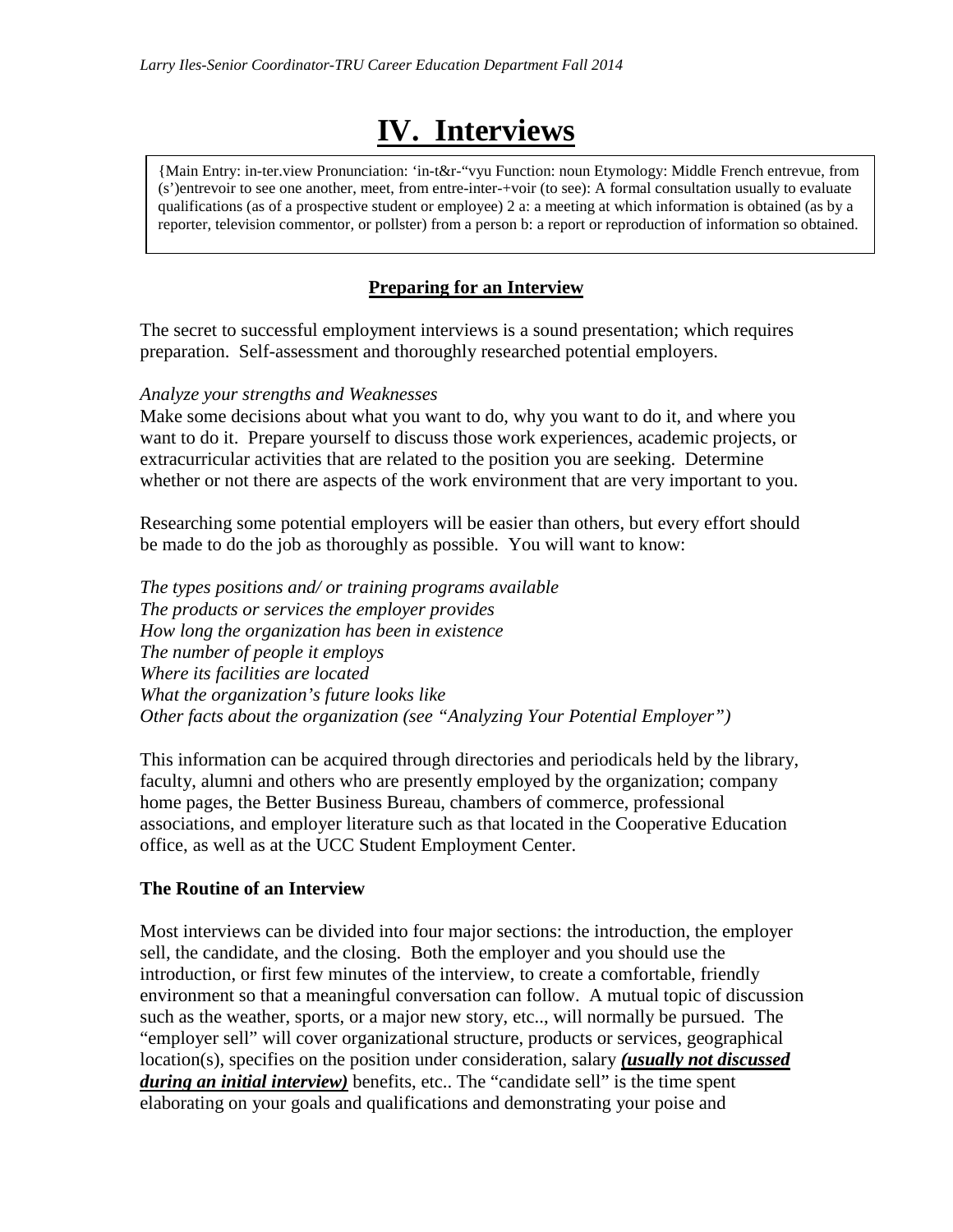communication skills. During the"closing", both parties should indicate their level of interest in the other and understand what the next steps to be taken, is any, will be. It should also be pointed out that the employer will usually control the flow of the interview while you should be trying to control the content.

#### **Analyzing Your Potential Employer**

There are many important areas of preparation to deal with prior to the interview. By thoroughly preparing, you increase your chances of making a positive impression. One of the important steps involves researching the company.

It is annoying for a recruiter to talk with a candidate who doesn't have nay knowledge about the company. A favorite question asked is" Why are you interested in the organization?" If you don't know anything about the employer, you won't be able to answer to question intelligently.

Researching the organization also helps determine whether your goals fit the promotional structures defined by that employer. For example, there are some employers who have a reputation for being conservative and if you cannot fit with this type of work environment, you know that talking to the recruiter would be a waste of time.

It is wise to begin researching days or weeks before your interview. You may find reams of information and you must be able to sort out the pertinent information and retain the key facts. Additionally, it may be difficult to find some information and some digging will be required.

If you are interviewing with a number of different employers, it's smart to keep a file on each one. As you do more research, the file will help you keep facts more organized, making the preparation easier.

The information in each file should include articles from periodicals or newspapers, tips and comments from others and annual reports. When it is time to prepare for the interview, you can organize the information in a way that will impress the recruiter during the interview.

It's a mistake to assume you know enough about the organization without doing any research. For example, you may know that Ralston Purina makes pet food, but are you aware that the company also makes breakfast cereal, owns a major tuna fish company, and owns and operates a restaurant? You may be talking with a subsidiary of a much larger company and not realize it if you don't do your research.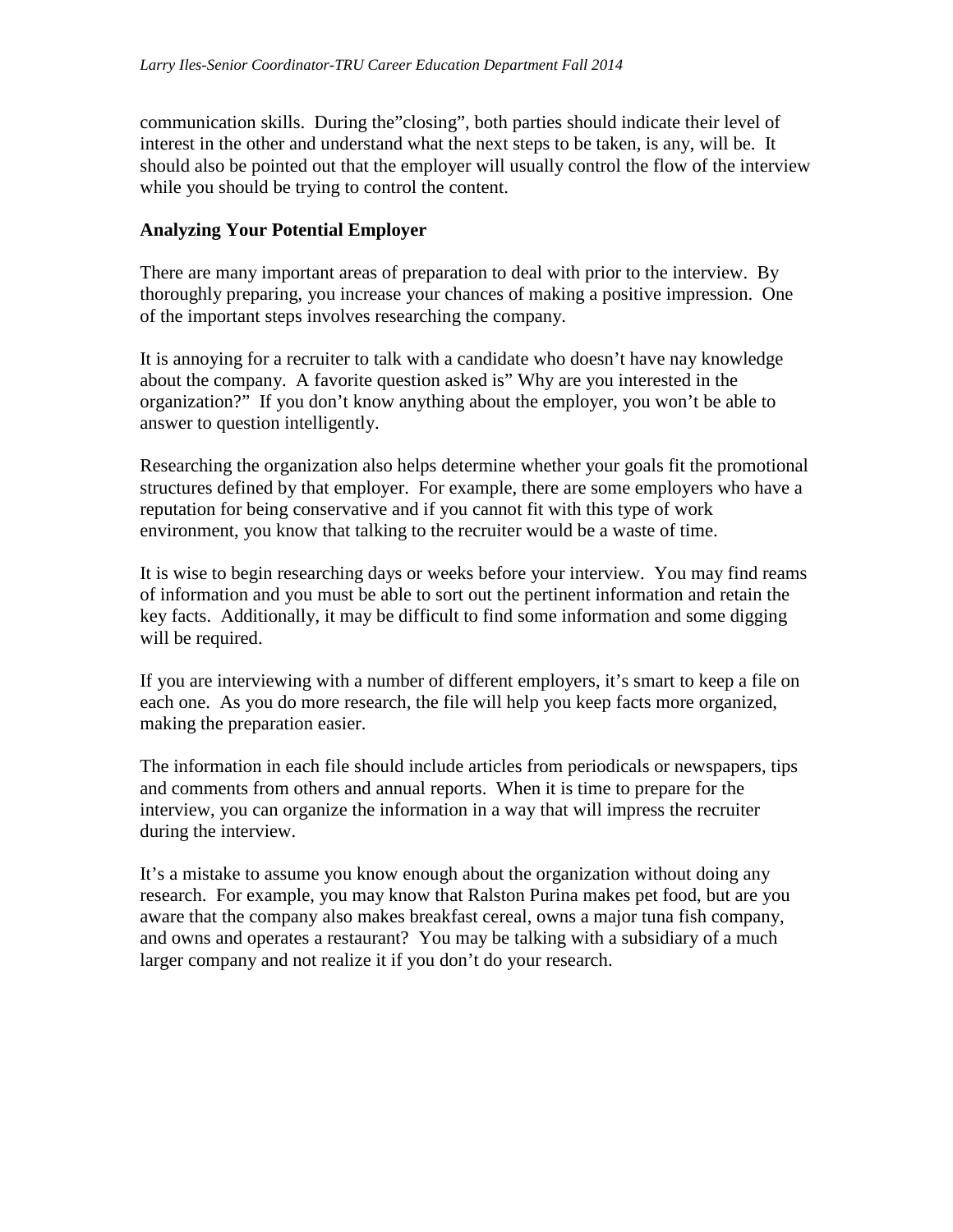#### **Facts to Know about the Organization**

*Size of organization in industry Potential growth Annual sales growth for past five years Complete product line or services Potential new products or services Competition Age of top management and their backgrounds Geographical locations Location of corporate headquarters Number of plants, mills, labs, and offices Organizational structure Type of training program Promotional path Recent developments via news stories Relocation policies Typical career path in your field Name and correct spelling of recruiter History of organization*

#### **Information Sources Available**

Company web sites LinkedIn Company Profiles News Articles Sector web sites (i.e. tourism sector, banking sector, HR sector, non-profit sector)

#### **Is it Really Necessary?**

This may seem like a lot of trouble to go through just to be prepared for the interview. Finding the right job is hard work and should be approached in such a manner as to stack the odds in your favor.

There is keen competition and you're trying to market a product- yourself-successfully! There is rarely a professional position open that does not draw at least five qualified applicants.

Remember that you are trying to create a positive impression by appearing informed and goal-directed. One way to demonstrate your goals is to indicate during the interview what interest you in that specific organization and how your goals, qualifications, and personality fit that employer's opportunities.

You only get one chance to leave the right impression; so take the time to do your homework and research the organization, and you will increase your chances of leaving a positive impression.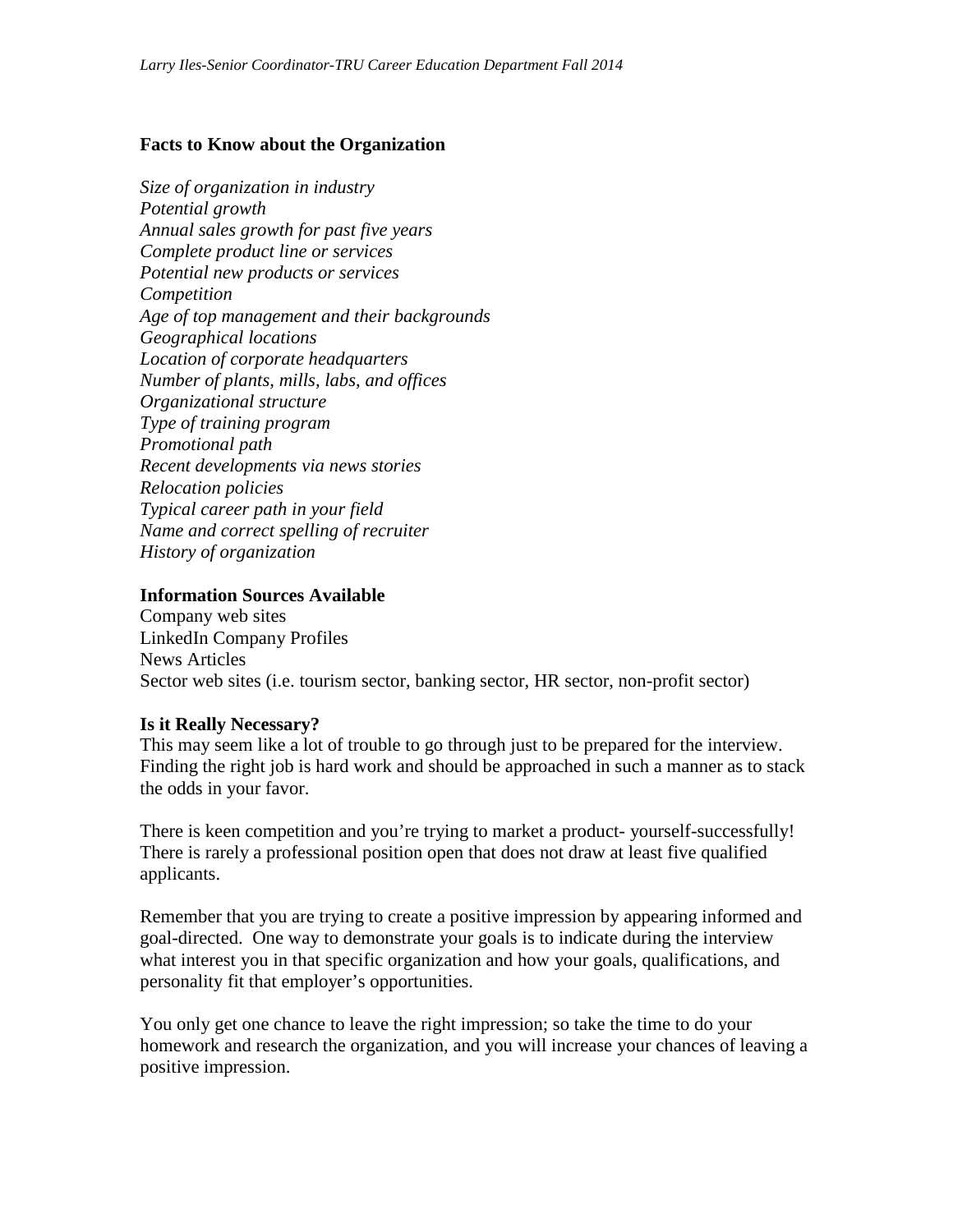## *Employment Interviews*

## **Do:**

- *Research the company*
- *Practice, practice, practice: set up a mock interview with your co-op coordinator, or practice with a friend, in front of a mirror, or into a tape recorder.*
- *Look professional*
- *Know yourself-your strengths, weaknesses, skills, etc.*
- *Articulate your key strengths, and explain how they relate to the company's needs and goals*
- *Be enthusiastic and sincere*
- *Be prepared with well thought-out questions for the interviewer*
- *Keep your answers concise and to the point, not long and rambling*
- *Use success stories, or experiences that describe your skills and assets, in your own answers*
- *Make the interview a dialogue, not a monologue-maintain a two-way conversation flow*
- *Follow up after the interview*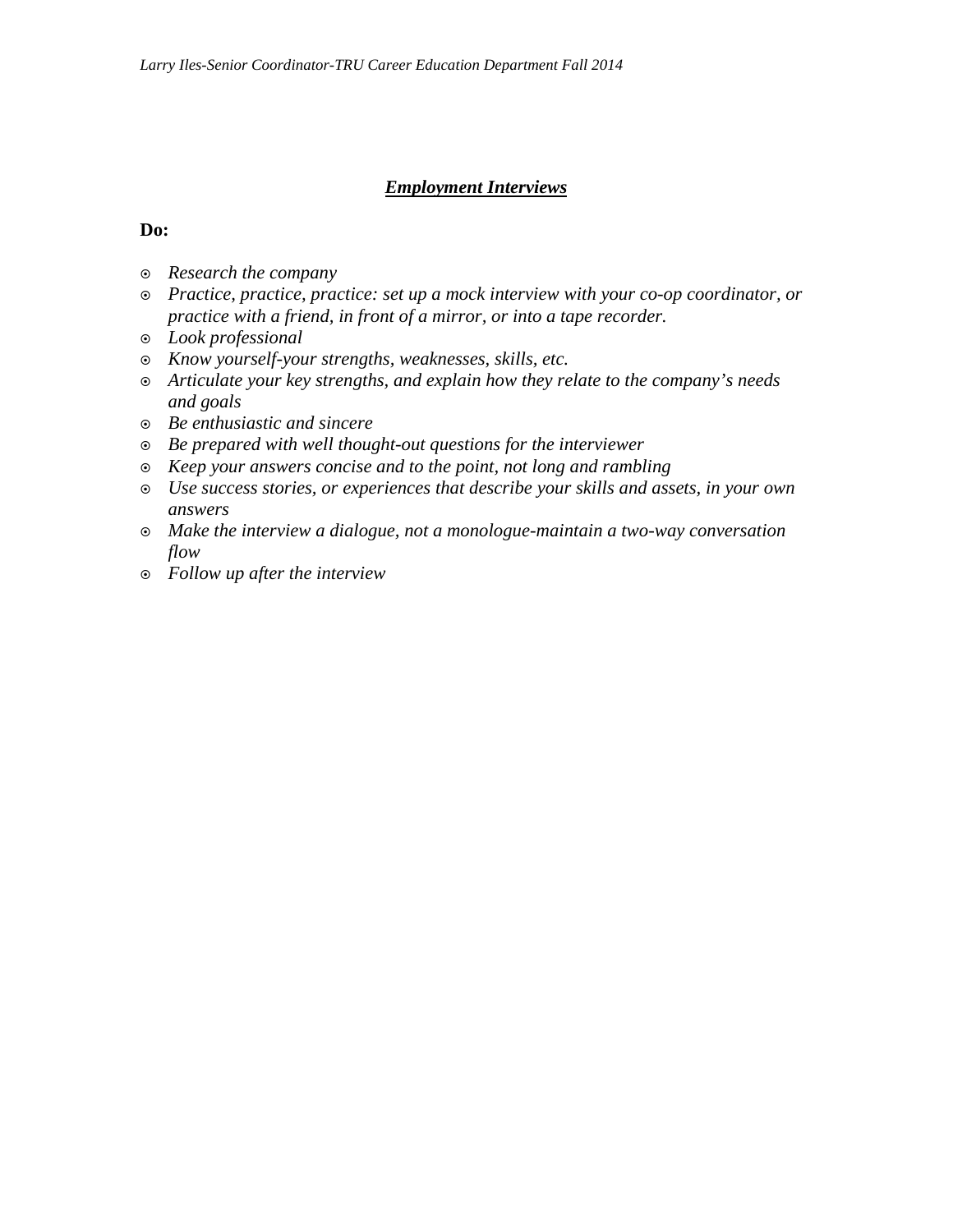# *Don't:*

- *Be late*
- *Smoke, eat, or chew gum*
- *Ask questions that could have been easily answered from basic company research on your part*
- *Be dishonest-lie about any aspect of your experience or education*
- *Give a simple "yes" or "no" answer-give responses with descriptive examples*
- *Speak negatively of your past employers*
- *Leave the interview without a clear understanding of what the next step will be*

Employment interviews are screening devices for both the employer and you, the candidate. When you are granted an interview, it normally means that the employer has decided that you have the qualifications for the position. The interview will provide the company with additional input on your personality, professional skills, motivation, ability to communicate, experience, and growth potential with the organization. Your primary motivation for accepting the interview id to convince the employer that you are, in fact, the best candidate and to further evaluate what the organization can offer you in terms of career potential and growth.

# **Interview Styles**

There are three basic types of interview used by employers

*The directed interview/ behavioral,* through which the employer works from an outline and asks specific questions within a certain time frame.

*The non-directed interview,* which follows a loosely structured format; employers will use broad or general questions which will allow you to talk you wish.

*The stress interview,* which generally consists of long periods of silence, the challenging of opinions, seeming to be unfriendly or brusque, and other attitudes directed toward making you feel uncomfortable.

# **Are You Ready for a Behavioral Interview?**

"Tell me about a time when you were on a team, and one of the members wasn't carrying his or her weight." If this is one of the leading questions in your job interview, you could be in for a behavioral interview. Based on the premise that the best way to predict the future behavior is to determine past behavior, this style of interviewing is gaining wide acceptance among recruiters.

Barb Scott Zowty, manager of staff planning for Ministry of Forestry in Williams Lake, says, "Although we have not conducted any formal studies to determine whether retention or success on the job here has been affected, I feel our move to behavioral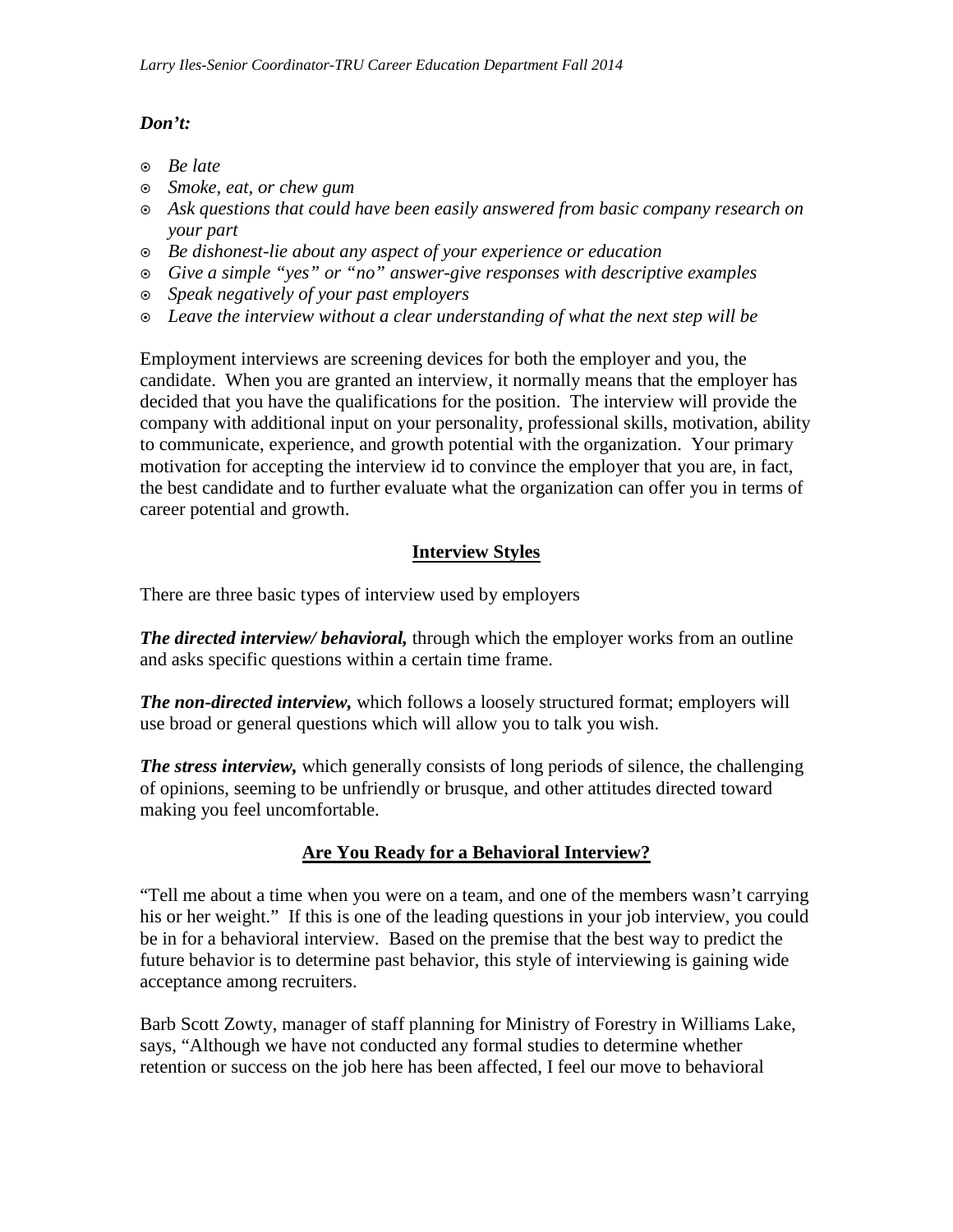interviewing has been successful. It helps concentrate recruiters' questions on areas important to our candidates' success within the ministry."

## **Behavioral vs. Traditional Interviews**

If you have training or experience with traditional interviewing techniques, you may find the behavioral interview quite different in several ways:

Instead of asking how you would behave in a particular situation, the interviewer will ask you to describe how you did behave.

Expect the interviewer to question and probe (think of "peeling the layers from an onion").

The interviewer will ask you provide details and will not allow you to theorize or generalize about certain events.

The interview will be a more structured process that will concentrate on areas that are important to the interviewer, rather than allowing you to concentrate on areas that you may feel are important.

You may not get a chance to deliver any prepared stories.

Most interviewers will be taking copious notes throughout the interview.

The behavioral interviewer has been trained to objectively collect and evaluate information, and works from a profile of desired behaviors that are needed for success on the job. Because of the behaviors a candidate has demonstrated in previous similar positions are likely to be repeated, you will be asked to share situations in which you may or may not be asked exhibited these behaviors. Your answers will be tested for accuracy and consistency.

If you are an entry-level candidate with no previous related experience, the interviewer will look for behaviors in situations similar to those of the target position.

*"Describe a major problem you have faced and how have you dealt with it?"*

*"Give an example of when you had to work with your hands"*

*"What class did you like the most? What did you like about it?"*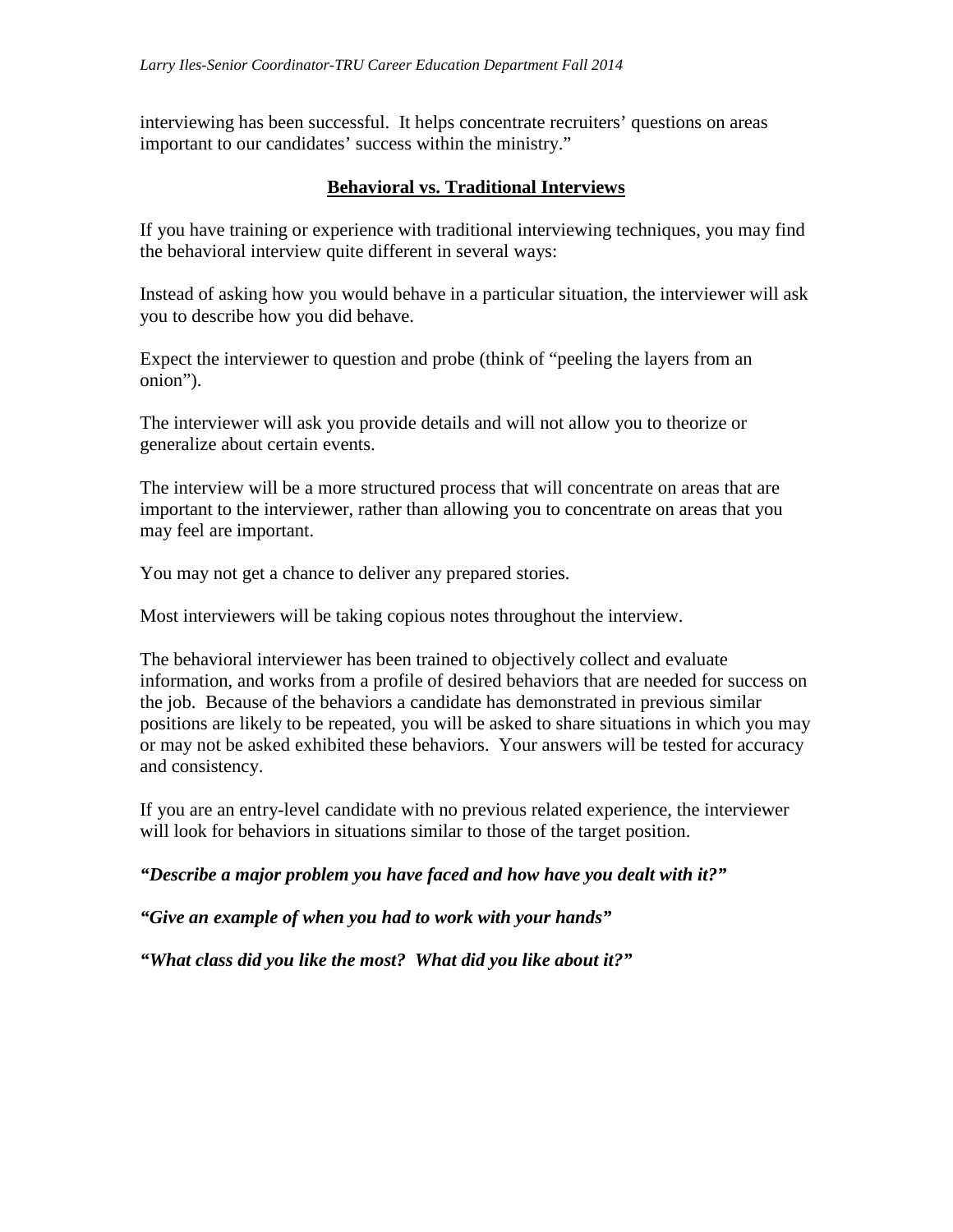Follow-up questions will test for consistency and determine if you exhibited the desired behavior in that situation:

- *"Can you give me an example"*
- *"What did you do?"*
- *"What did you say?"*
- *"What were you thinking?"*
- *"What was your role?"*
- *"What was the result?"*

You will notice an absence of such questions as, "Tell me about you strengths and weaknesses."

#### **How to Prepare for a Behavioral Interview**

- Recall recent situations that show favorable behaviors or actions, especially involving course work, work experience, leadership, teamwork, initiative, planning, and customer service.
- Prepare short descriptions of each situation; be ready to give details if asked.
- Be sure each story has a beginning, middle, and an end, i.e., be ready to describe the situation, your action, and the outcome or result.
- Be sure the outcome or result reflects positively on you (even if the result itself was not favorable).
- Be honest. Don't embellish or omit any part of the story. The interviewer will find out if your story is built on a weak foundation.
- Be specific. Don't generalize about and several events; give a detailed accounting of one event.

#### *A possible response for the question, "Tell me about a time you were on a team and a member wasn't pulling his or her weight" might go as follows:*

*"I had been assigned to a team to design a new social child integration system. One of our team members wasn't showing up for our lab sessions or doing his assignments. I finally met with him in private, explained the frustration of the rest of the team, and asked if there was anything I could do to help. He told me he was preoccupied with another class that he wasn't passing, so I found someone to help him with the other course. He*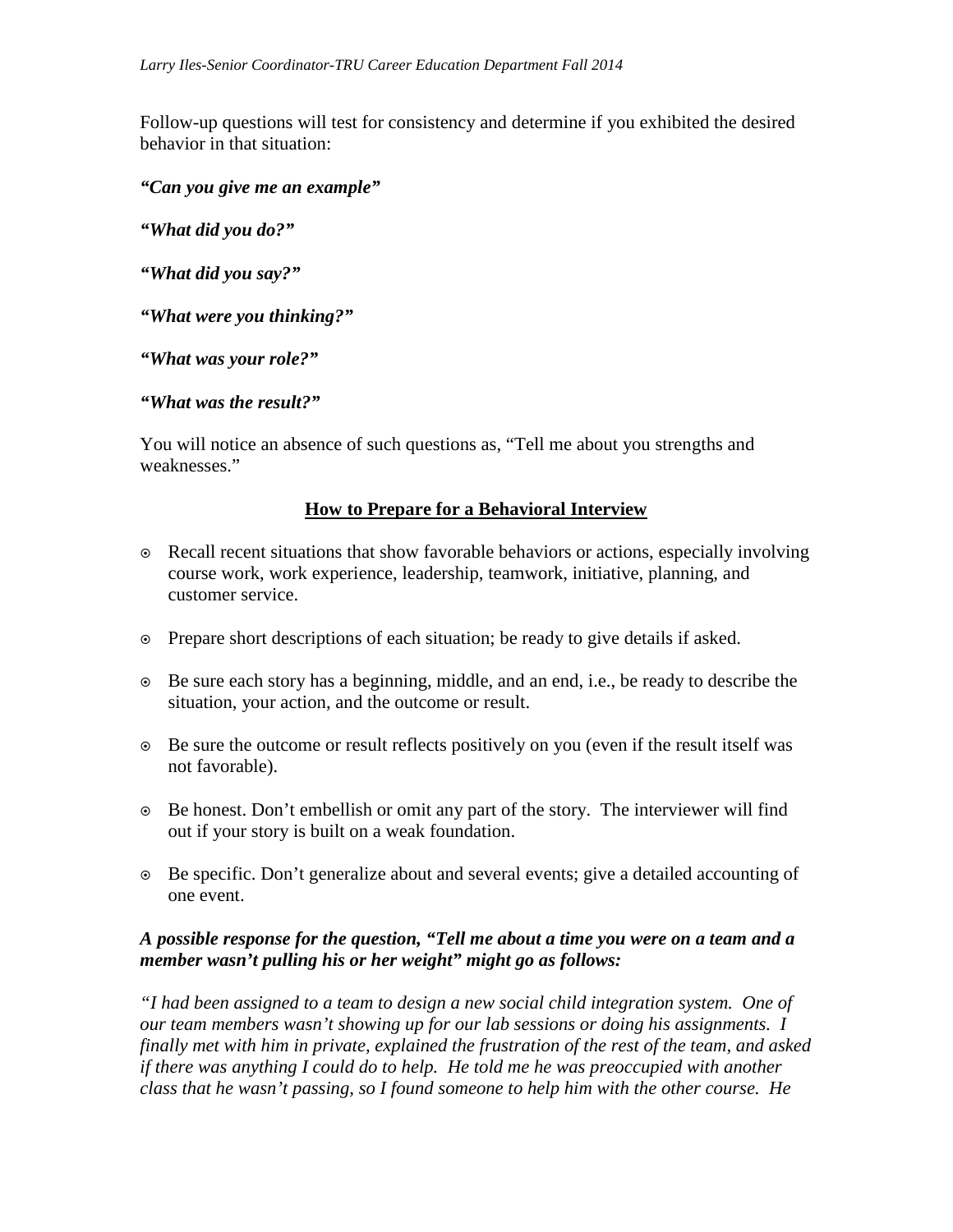*not only was able to spend more time on our project, but he was also grateful to me for helping him out. We finished our project on time, and got a 'B' on it."*

The interviewer might then probe: "How did you feel when you confronted this person? Exactly what was the nature of the project?" "What was his responsibility as a team member?" "What was your role?" "At what point did you take upon yourself to confront him?" You can see it is important that you do not make up or "shade" information, and why you should have a clear memory of the entire incident.

# **Don't forget the Basics**

Instead of feeling anxious or threatened by the prospect of a behavioral interview, remember the essential difference between the traditional interview and the behavioral interview: The traditional interviewer may allow you to project what you might or should do in a given situation, whereas the behavioral interviewer is looking for the past actions only. It will always be important to put your best foot forward and make a good impression on the interviewer with the appropriate attire, good grooming, and a firm handshake and direct eye contact. There is no substitute for promptness, courtesy, preparation, enthusiasm, and a positive attitude.

#### **Sample Behavioral Interview Questions Asked by Employers**

Below are questions designed to learn about and applicant's behavior in the following categories:

# *LEADERSHIP*

Give an example of your ability to build motivation in your co-workers, classmates, and even if on a volunteer committee.

What is the toughest group that you have had to get cooperation from? Describe how you handled it? What was the outcome?

Have you ever been a member of a group where two of the members did not work well together? What did you do to get them to do so?

Give an example of a time when you went above and beyond the call of duty.

Tell me about an important goal that you set in the past. Were you successful? Why?

Describe a situation when you were able to have a positive influence on the action of others.

How would you define "success" for someone in your chosen career?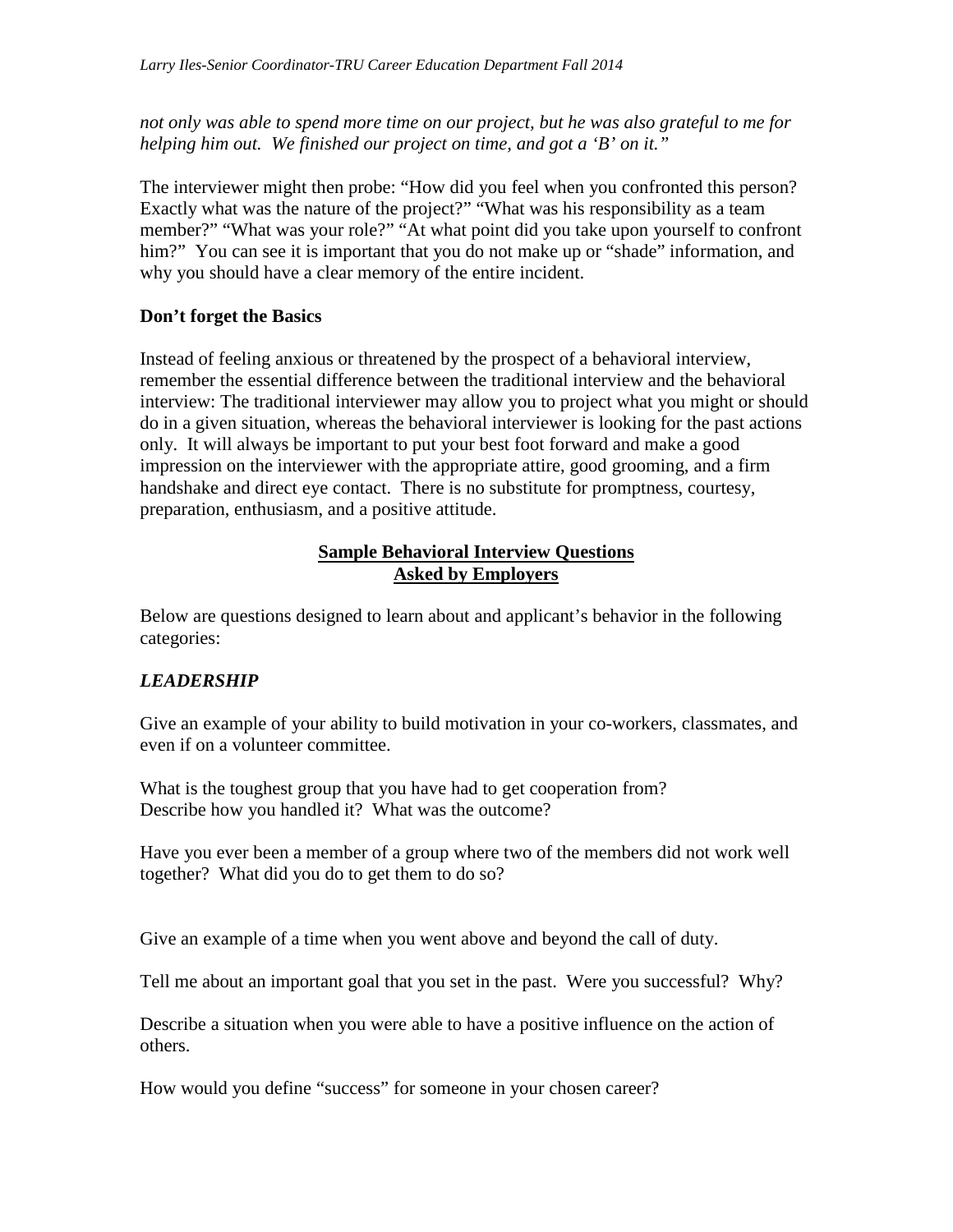# *PLANNING AND ORGANIZATION*

What have you done in order to be effective in your organization and planning?

How do you schedule your time? Set priorities? How do you handle doing twenty things at once?

What do you do when your time schedule or project is upset be unforeseen circumstances? Give an example.

Describe how you develop a project team's goals and project plan?

#### *DECISION MAKING*

Give an example of a time you had to be relatively quick in coming to a decision.

What was your most difficult decision in the last 6 months? What made it difficult?

What kind of decisions do you make rapidly? What kind takes more time? Give examples.

## *COMMUNICATION*

Tell me about a situation when you had to speak up (be assertive) in order to get a point across that was important to you.

Describe the most significant written document, report, or presentation, which you had to complete.

Give me an example of a time when you were able to successfully communicate with another person, even when that individual may not have personally liked you.

Have you ever had to "sell" an idea to your co-workers, classmates, or group? How did you do it? Did they "buy" it?

#### *INTERPERSONAL SKILLS*

Describe a situation in which you were able to effectively "read" another person and guide your actions by your understanding of their needs and values.

What have you done in past situations to contribute toward a teamwork environment?

Describe a recent unpopular decision you made and what the result was.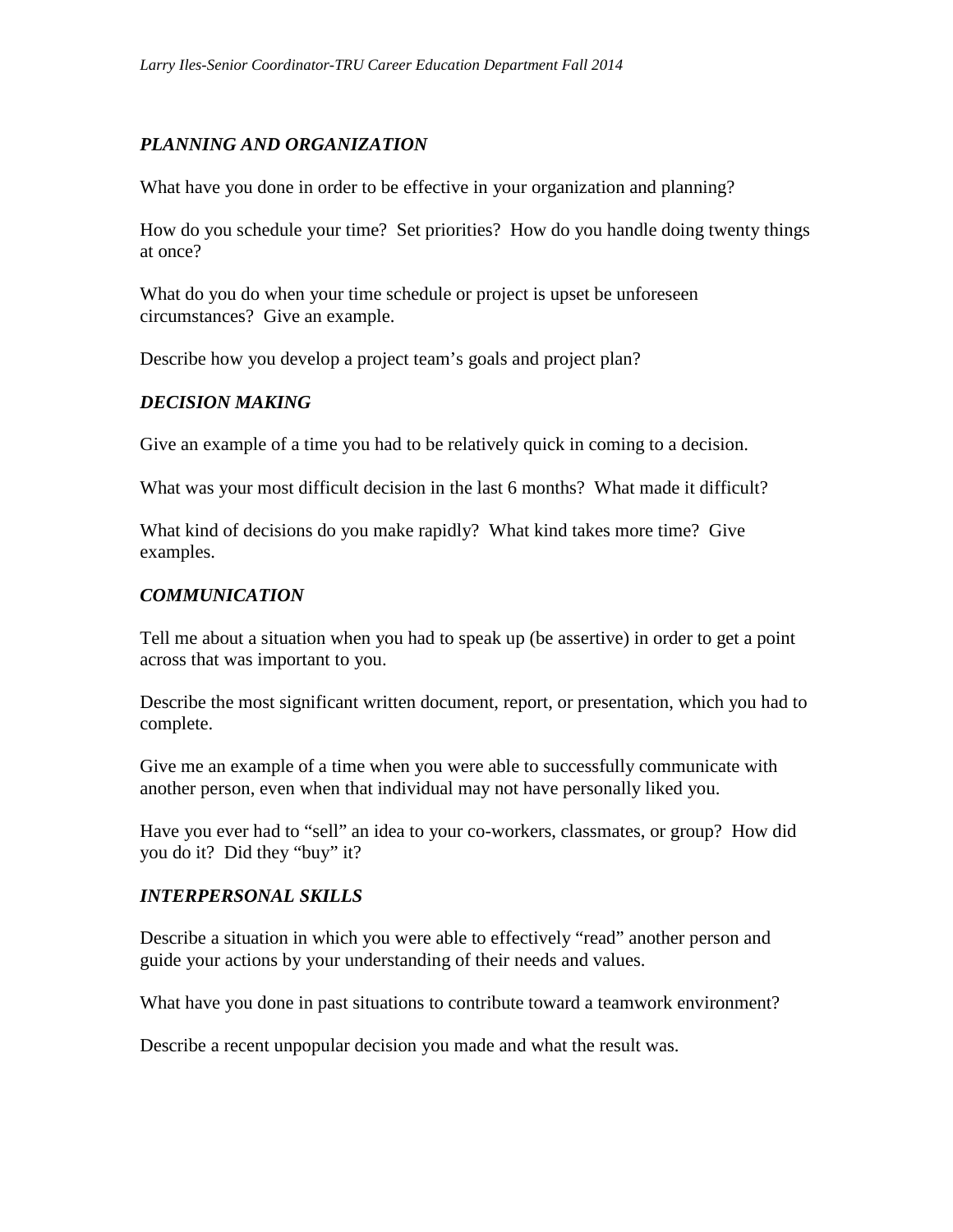Tell me about the most difficult or frustrating individual that you've ever worked with, and how you managed to work with them.

## *INITIATIVE*

Give me an example of when you had to go above and beyond the call of duty in order to get a job done.

Give me examples of projects/ tasks you started on your own.

Give me some instances in which you anticipated problems and were able to influence a new direction.

# *TEAMWORK*

Describe the types of teams you've been involved with. What were your roles?

Describe a team experience you found rewarding.

Describe a team experience you found disappointing. What would you have done to prevent this?

#### **Interview Follow-up**

If you are interested in working for the organization after the interview, write to the employer representative stating this fact and thank him/ her for the time spent together.

If the employer requests additional materials, such as a completed application, transcript, or references, see that they are sent in as soon as possible.

If you do not hear from an employer within a reasonable time after your last contact, feel free to call inquiring about the status of your application.

#### **How Candidates are Evaluated**

When asked what they look for in potential employers, many respond by mentioning all or most of the following eight traits:

- An ability to communicate effectively, both orally and writing.
- A sense of responsibility for carrying out assignments.
- An ability to follow directions.
- An ability and willingness to work with others.
- An interest in continuing to learn through both formal programs and informal opportunities.
- An ability to deal with technology of the specific field.
- An ability to solve problems.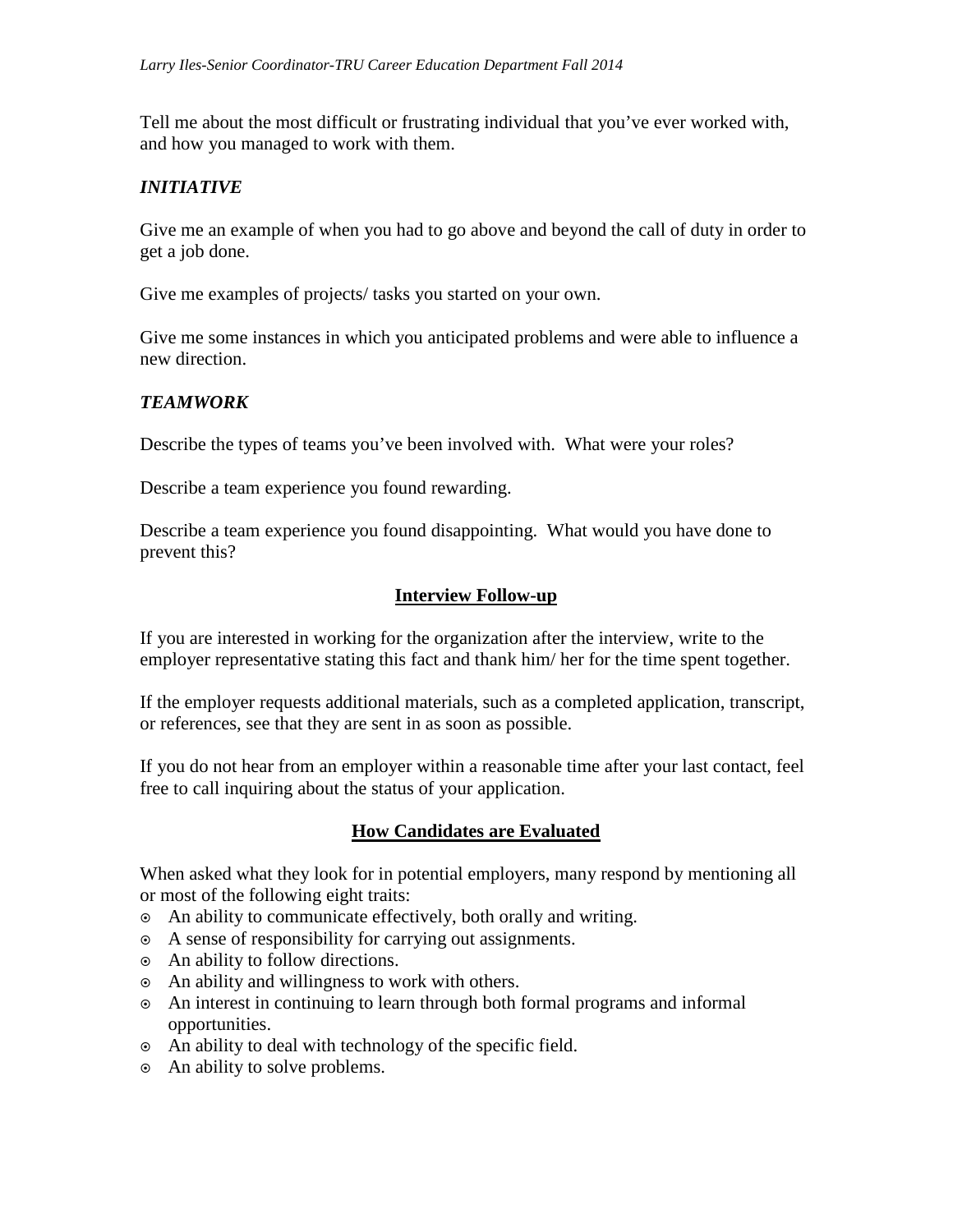In determining the level to which you have developed these traits. Employers will use interviews and the documents that you submit during the application process to take a hard look at what you have done with your life to date (your successes and failures); how you are presenting yourself now; and your goals or the direction your career seems to be headed. You will learn then to be evaluated against criteria established for the job and the other candidates under consideration. The ironic aspect of this whole process is that, according to research findings, no matter how much logic is used, no matter how reasonable the person making the decision, the deciding factor will invariably be based upon emotion, a feeling.

It is extremely important, therefore, that you make a good first impression. Your appearance, manners, general bearing, speech, and knowledge of the type of work for which you are applying will determine how successful you are in this regard. **Keep in mind that employers are not interested in individuals who look and act like students, but instead those who look and act like professionals.**

You should acknowledge receipt of all job offers and promptly inform the employer of your plans to accept the position, reject the offer, or specify a decision date. If an employer extends you an offer and asks you to respond before you have heard from other companies, write or call asking for more time. Carefully weigh all the important factors in considering the offer and don't hesitate to discuss any questions or concerns you may have with a friend or career counselor.

Promptly inform the employer of your decision and, if you are accepting the offer, notify all other companies whose offers are being rejected. Remember that you have an obligation to the employer whose offer you have accepted. It is unprofessional and unethical to renege on an acceptance.

# **V. Evaluating an Offer of Employment**

Congratulations! You've successfully managed your interviews and have been offered a job! Perhaps you've even received offers from more than one employer. Whether it's one offer or more, your euphoria is sometimes quickly replaced by anxiety about decisions, which lie ahead. You may be wondering, "Is this the right job for me?" or "Am I going to be happy in this job, or should I just take it because I need a job, period?" Careful evaluation of your job offer and some serious thought as to how well the position and organization meet your needs can enable you to make the best choice for yourself.

#### **In evaluating your job offer, there are three critical factors you should address:**

How closely does the offer match your career goal? Think back to when you started your job search. What was important to you? What factors regarding a job, organization, or work environment were on your "wish list?" Have they changed? How well does this position fit these factors? Below are some factors you may want to consider in evaluating your offer. Some of these may not be important to you, and there may be other factors not listed which are extremely important in your decision.